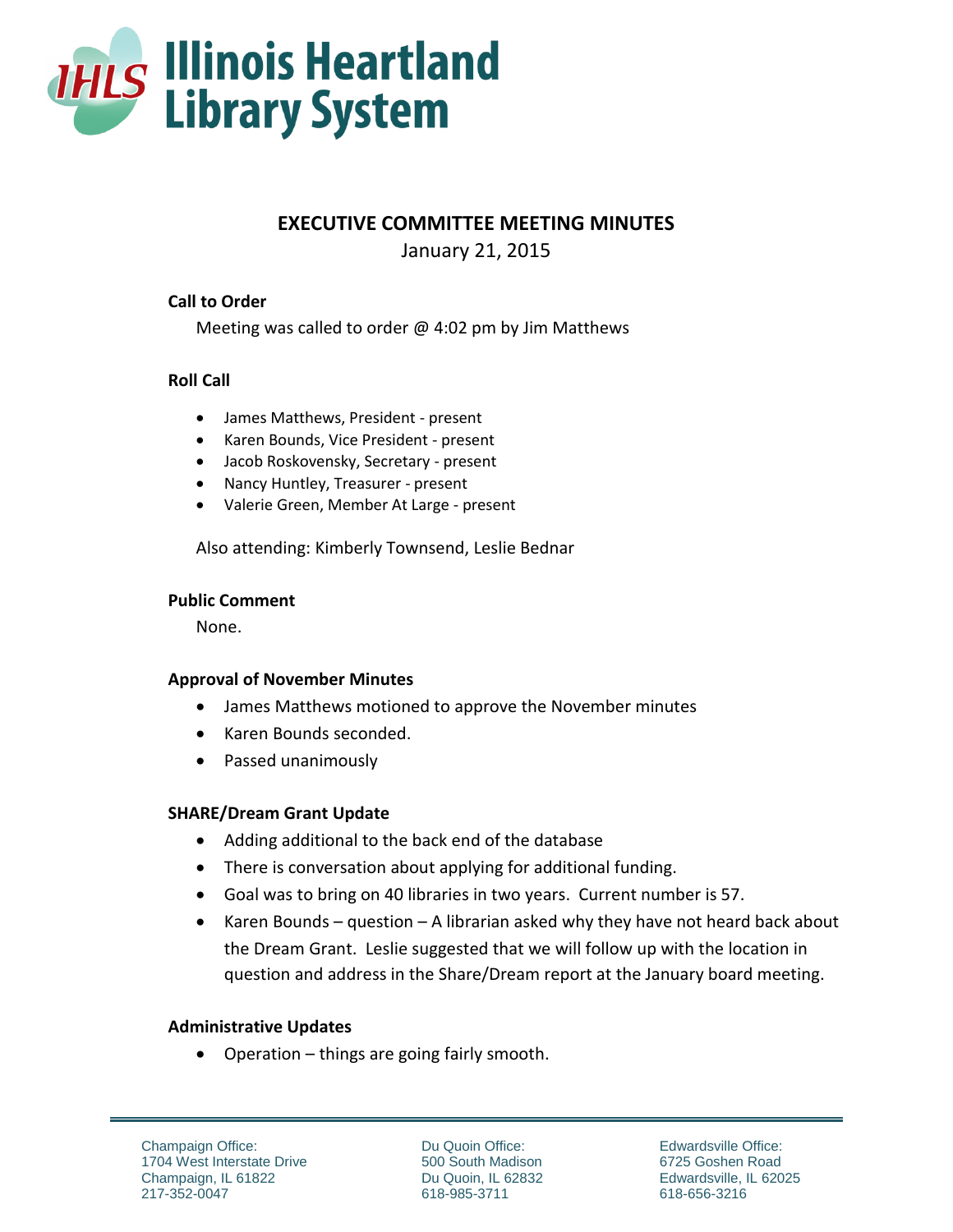

- There was a one-day closure in Champaign due to weather, all other sites stayed open.
- Du Quoin is working on zoning all routes. New software called LEAP will be set up soon. We will bata-test a route to see how far we may speed up delivery and return of items. The route identified is in the Edwardsville Hub. We will provide training on the software for all libraries in the pilot. The LEAP software will allow a report in Polaris that alerts delivery staff when items are to be retrieved at libraries, and we can make a delivery stop at libraries on their non-scheduled pick up days.
- **Facilities**

No report.

- **Grants** Received \$1.9 million of Per Capita grant. This was the first of three scheduled allotments. Represents 57% of total allocation. Not sure how remainder of funding cycle will play out.
- **Staffing**
	- Hired Kimberly Townsend as Executive Assistant
	- Hired new HR Assistant they resigned
	- Kathy Jackson provided  $1\frac{1}{2}$  day session on Supervisory skills Supervisory Training 101. This training covered the following training: HR legal, managerial, financial, IT, and general IHLS hiring processing. We also covered how to handle and resolve difficult conversations.

## **Open Meetings Act**

## **New item discussion – Bylaws**

- Will review voting policy, our current policy is done by tradition, it is not required by the state.
- Will add to next month's agenda.
- Jim & Karen agreed that we should not call roll at each item
- Jacob will revisit this item with Policy and Membership committee

Du Quoin Office: 500 South Madison Du Quoin, IL 62832 618-985-3711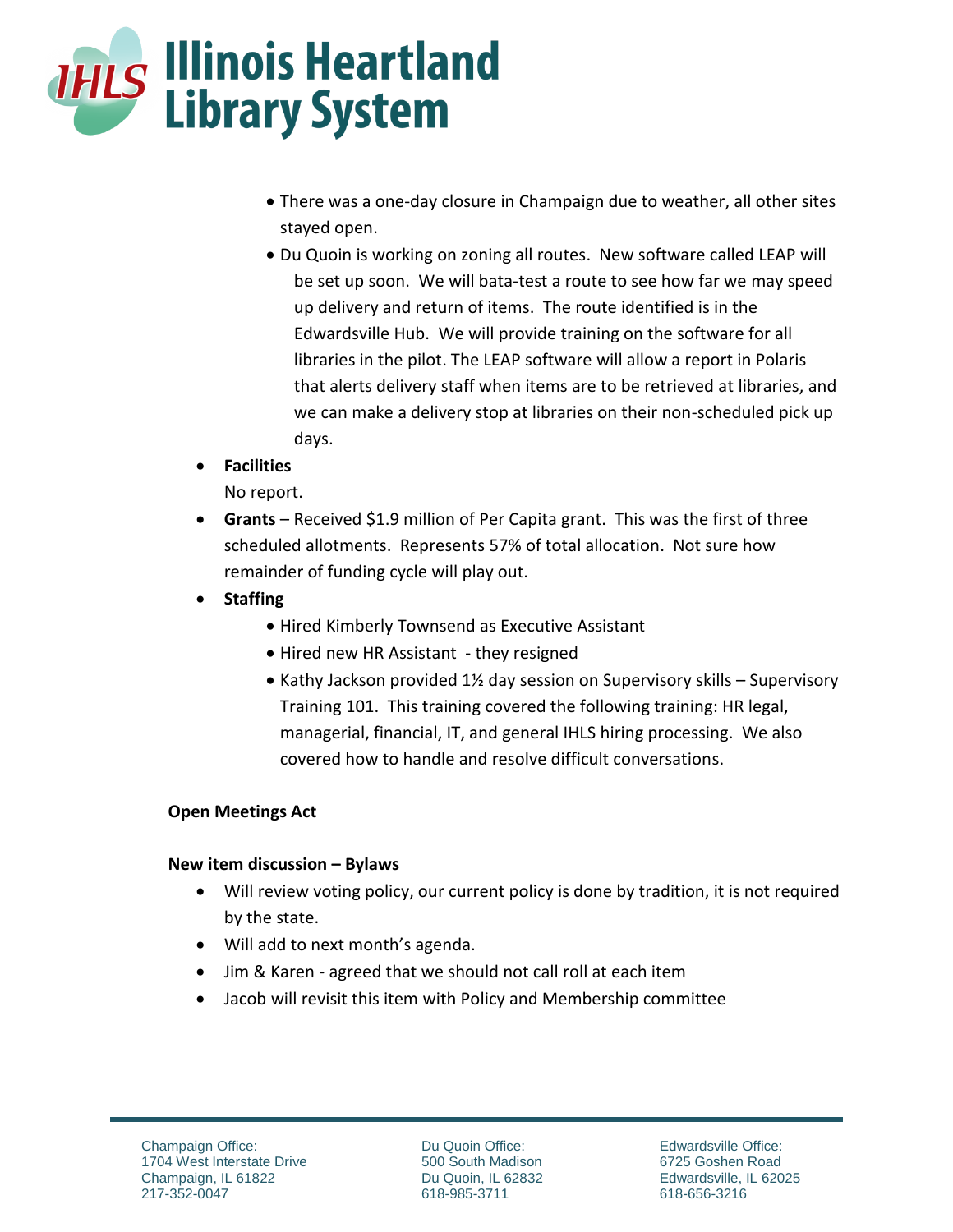

### **Committee Updates**

- **Membership and Policy**
	- Draft minutes report received. Jacob covered the proposed changes to Article IV section 9 – Board attendance.
- **Finance** 
	- Will have report on recent audit on Friday of this week
	- We asked Finance committee members to submit questions in advance of the meeting.
	- Goal is to share questions and answers with the board packet, and to ask board members to submit any additional questions in advance of board meeting.
- **Personnel** No report

 **Facilities** No report

 **Long Range Planning** No report

### **Unfinished Business**

- **Focus Groups** we are setting up the focus group schedule. The presenters did a great job on the 9th. James Matthews attended on the 8<sup>th</sup>.
- **Annual Report**

Other components will be completed and we will submit end of next week.

**Audit Update**

We have reached end of line. Edited and re-edited the four parts of the audit. Will go to Financial Committee today. Management discussion and analysis will be changed and send separately to Finance committee.

 James Matthews expressed his gratitude to the staff in appreciation for all their work.

### **New Business**

- **November – December Bill Payments** 
	- Sending questions to Nancy to discuss at Friday morning meeting.

Champaign Office: 1704 West Interstate Drive Champaign, IL 61822 217-352-0047

Du Quoin Office: 500 South Madison Du Quoin, IL 62832 618-985-3711